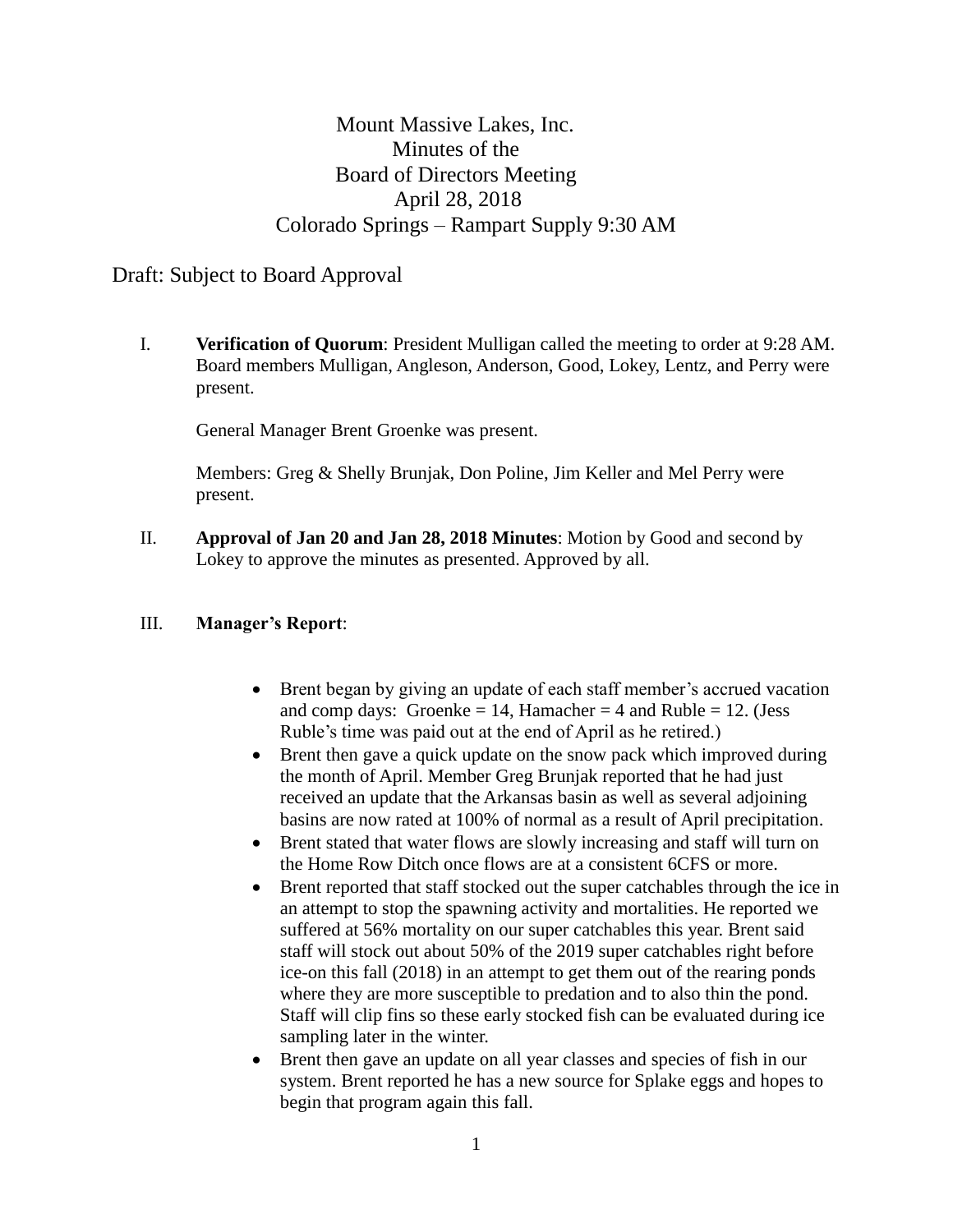- Brent reported that staff completed the first stocking of the year on Monday April 23. The next stocking will be June 4<sup>th</sup>.
- Brent gave an update on losses due to predation by coyotes and eagles. Staff continues to evaluate methods to reduce losses to predation for which there are no easy or cheap fixes. Current plan is to continue keeping extra fish in the system to offset losses and continue to hunt coyotes.
- Brent gave a quick update of benefits of attending the Aquaculture America show in Las Vegas earlier this year. The show proved beneficial in making new industry contacts and seeing the latest and greatest equipment and techniques for rearing fish.
- Brent presented a brief slide show demonstrating many of the things staff has been doing over the winter to improve the club.
- Brent mentioned he was successful in selling the old boom truck on Craig's list for \$3,800. He went on to say the club roads will be graded in the days ahead by a new company. Brent will oversee the grading.
- Brent mentioned he has developed a detailed drought plan should we encounter another drought year.
- Brent was questioned about the low level of water in the disinfectant tank compared to years past. Brent shared that staff is changing out the fluid more often than in the past and stressed the continued use of the tank to protect our lakes.
- Brent stated that MML catch per man hour (CPMH) was at 2.45 during 2017. The club tries to maintain a CPMH of around 2.3 to keep fishing interesting yet not to be perceived as too easy. Brent stated that the State of CO's goal is a 1.0 CPMH.
- Brent mentioned that MML has filed an objection to a water case with the City of Salida. Brent will keep the board apprised of further developments.

### IV. **Old Business**:

- Brent reviewed a list of new equipment being requested in the 2018/19 budget to include a new welder, a new ATV, a new automatic pond fish feeder, various tools that the club needs as Jess retires and takes his personal tools with him, new snow fencing and a new above ground fuel tank for diesel fuel. This will comprise a \$22,000 line on the proposed budget.
- Brent has done further refinement on the proposed hatchery pond renovation. The latest estimate is just shy of \$40,000. Brent will propose that the special project request for this year be set at \$40,000 and cautioned that with any project like this, there will be unknowns and we are likely to have cost overruns which Brent and the board felt could be compensated for by funds from the emergency fund if needed.
- President Mulligan asked board member Lokey if he had further recommendations for fines or penalties for members keeping fish over 19". After some discussion it was decided that the current language in the By-Laws was sufficient and that it was important for staff to immediately notify the board when they find instances of abuse.
- Mulligan then asked the board if they had reviewed Brent's suggested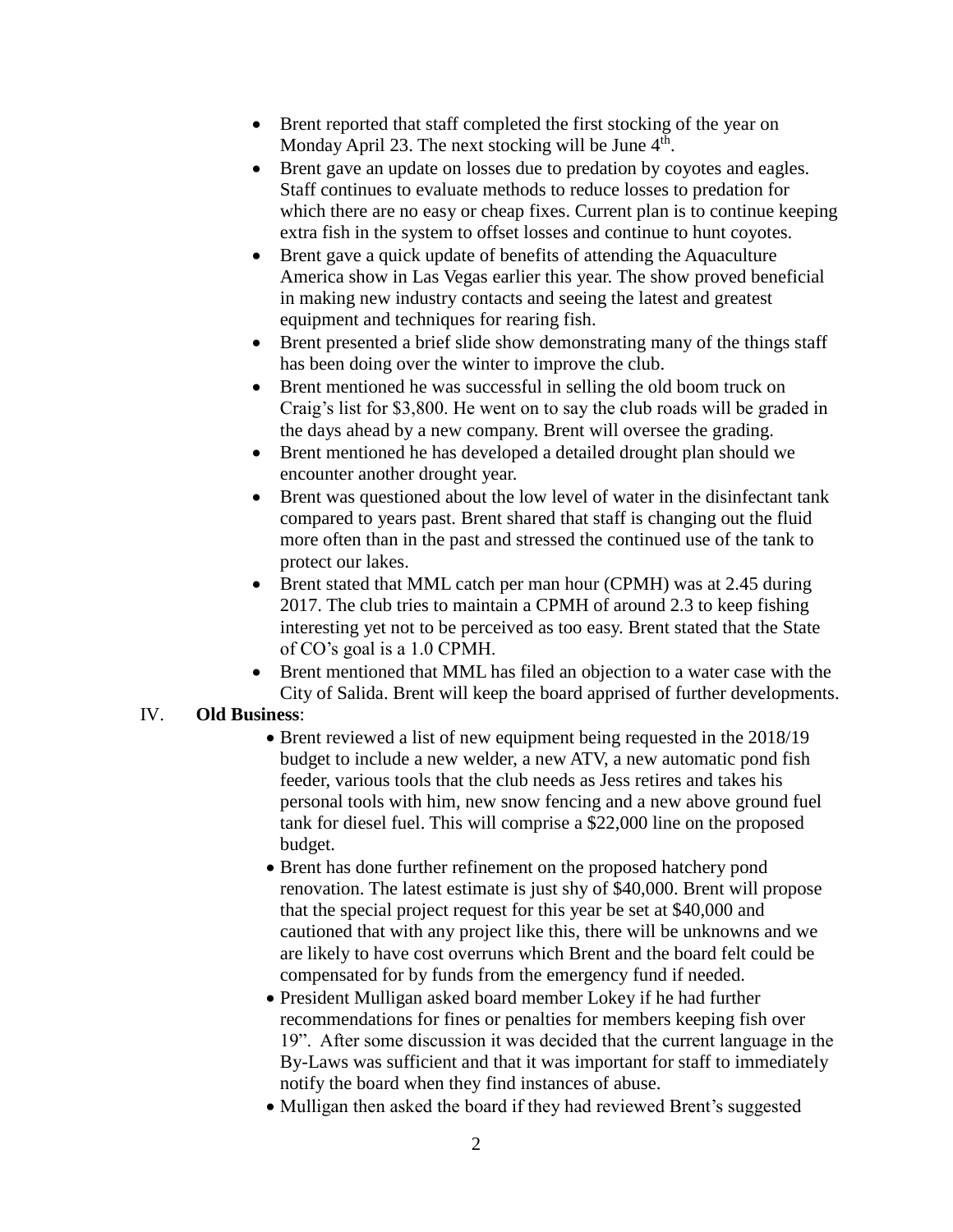edits to the operating manual in Chapter G. Being no changes, there was a motion by Perry and second by Anderson to approve the changes. Approved by all.

- Mulligan then thanked Brent for taking the lead on reviewing and evaluating the health insurance for staff. Mulligan reported that the club has moved their health insurance from Anthem to United Health Care due to extreme increases proposed by Anthem.
- Brent reminded the board that MML would be hosting some soldiers for the Healing Waters program again June 3 (soon changed to June 2)and encouraged all that could assist to attend.
- V. **LUC Report**: Janice Good reported that LU has already received a few applications for the coming season. She then reported that member Robert Prouty had still not put the fence back up from his construction project. Brent reported that he had talked to Prouty and they were supposed to replace the fence posts this coming week. Janice then reported that there was concern over dirt from an excavation near Lake 6 that could cause the dirt to wash into Lake 6 with a good rain. The member will be asked to install silt fencing and it will be a normal request of all MML construction projects going forward. Janice closed by stating that member Holmgren had installed some solar panels for generating electricity and she suspects we will see more applications in the future. There was discussion about fire bans and the MML rule that all open fires be covered with wire screen no larger than ¼". Brent will put a reminder in the next Troutline.
- VI. **Website**: Gregg Anderson gave a quick review of the improvements to the website. Gregg was thanked for his ongoing efforts and maintenance of the site.

### **VII. Budget:**

- Brent gave a detailed review of the current budget (YTD) as well as the proposed 2018 / 2019 budget. The proposed budget will suggest dues and assessments remain at \$2385.
- Brent once again touched on the proposed Hatchery Pond renovation and the proposed \$40,000 budget.
- Mulligan asked the board to consider increasing the retirement funding for MML staff from \$6,000 per year (total) to \$8,000. After a short discussion, motion by Mulligan, second by Angleson, approved by all and included in the 2018/19 budget.
- Mulligan asked Angleson to share his feelings on reversing the ban on keeping any fish over 19". Joe, along with input by Brent and member Brunjak, feel we should once again allow members to keep one fish over 19", however, to be amended that it only applies to Rainbow trout. Perry suggested that, in addition to it being Rainbows only, it be for only one fish over 19" per membership per year (which includes all of their guests). After a lengthy discussion and no clear consensus, Mulligan asked each board member to find one or two other members and solicit their input and it will be discussed again at the May  $19<sup>th</sup>$  board meeting. As of the May  $19<sup>th</sup>$  Annual meeting, it will be reported that the ban on keeping any fish over 19" remains in effect.
- Motion by Angleson and second by Lokey to approve the 2018/19 budget as presented for member approval at the May 19, 2018 Annual Meeting.